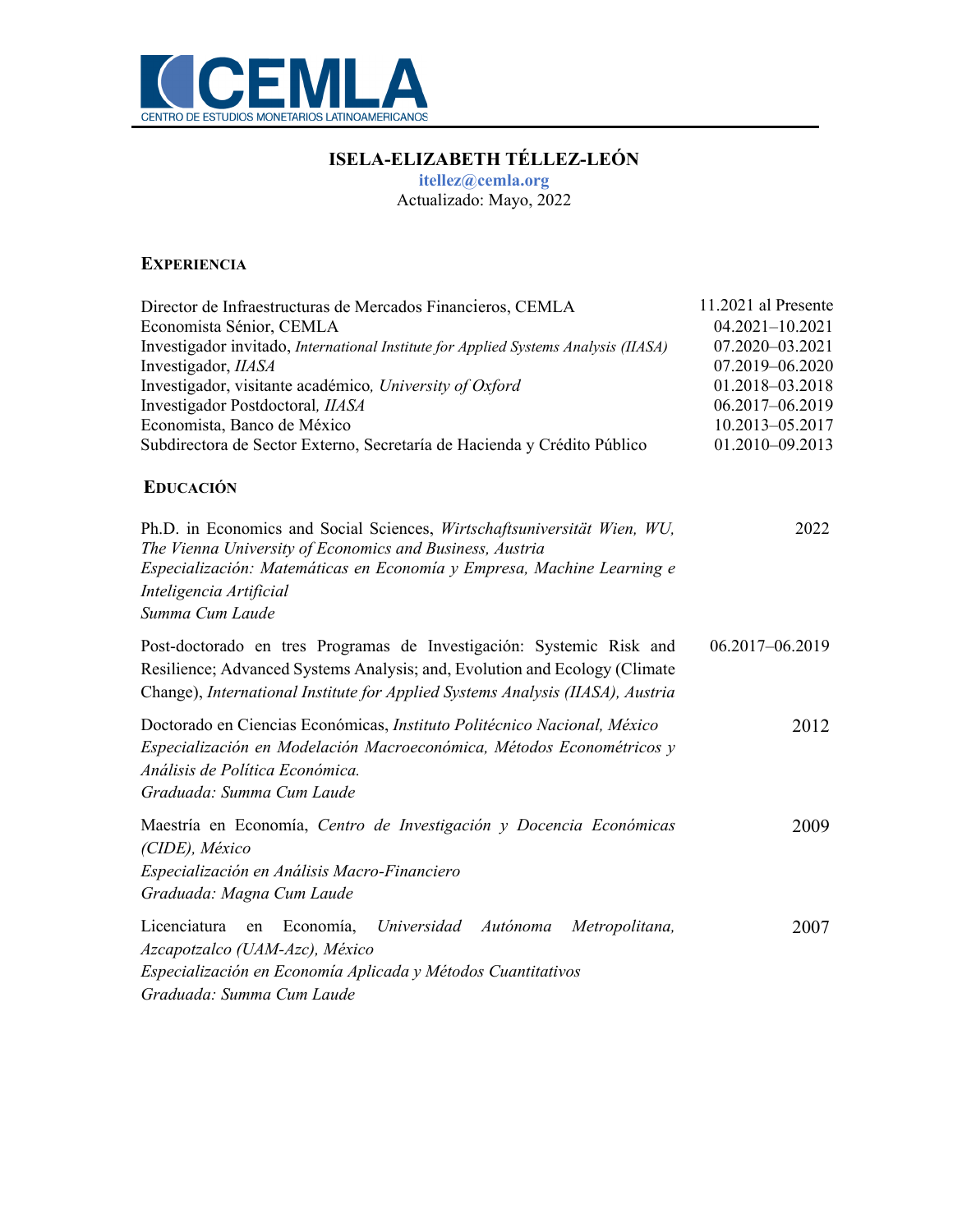

#### **PUBLICACIONES**

#### **Artículos revisados por pares**

- Téllez-León Isela-Elizabeth, Gerardo Hernández-del-Valle, Ivette Soto, and Franklim Arévalo-Guevara (2022). **"A statistical Analysis of the Mass Payment System in El Salvador".** *Sometido a Revista de Investigación*.
- Téllez-León Ivett-Téllez y Isela-Elizabeth Téllez-León (2022). **"What are the Effects of the Macroeconomic Variables on the Mexican Stock Market?".** *Sometido a Revista de Investigación.*
- Téllez-León Isela-Elizabeth, Paolo Barucca, Tomaso Aste, Ana Paola Girón, Melissa Molina, Nestor García (2022). **"Measurement of the Efficiency of the Guatemalan Payments System through Agent-Based Models"**. *Trabajo en Proceso.*
- Téllez-León Isela-Elizabeth, Giacomo Livan, Lisseth Barzallo and Jorge Barrera (2022). **"Analyzing the Vulnerability of Ecuadorian Payments Systems".** *Trabajo en Proceso.*
- Franklim Arévalo, Paolo Barucca, Isela-Elizabeth Téllez-León, William Rodríguez, Gerardo Gage y Raúl Morales (2022). **"Identifying clusters of anomalous payments in the Salvadorian payment system".** *Latin American Journal of Central Banking, 3 (1).*
- Téllez-León Isela-Elizabeth, Martínez-Jaramillo, S., Escobar-Farfán, L. O., & Hochreiter, R. (2021). **"How are network centrality metrics related to interest rates in the Mexican secured and unsecured interbank markets?".** *Journal of Financial Stability*, 55, 100893.
- Benavides-Perales G, Téllez-León Isela-Elizabeth, & Venegas-Martínez, F. (2020). **"How sensitive is the exchange rate to external and internal factors in Mexico? A comparative analysis with 27 developed and emerging economies".** *Revista de investigación en ciencias contables y administrativas,* 6(1).
- Aguilar-Hernández, B. J., Isela-Elizabeth Téllez-León and F. Venegas-Martínez (2020). **"Economic activity and bank collapse 2007-2010: A Markovian model for changing the regime of bank reserves**". *Revista Nicolaita de Estudios Económicos*, 15(2).
- Tellez-Leon Isela-Elizabeth. & Ibarra, R. (2020). **"Are all types of capital flows driven by the same factors?". Evidence from Mexico.** *Empirical Economics*, 59(1), 461-502.
- Téllez-León Isela-Elizabeth, & Venegas-Martínez, F. (2019). **"Determinants of Financial Deepening in Mexico: A Dynamic Panel Data Approach"**. *Revista de Métodos Cuantitativos para la Economía y la Empresa***,** (27).
- Pérez-Guzmán, K., Téllez-León Isela-Elizabeth, Kharrazi, A., Fath, B., & Venegas-Martínez, F. (2018). **"What makes Input-Output Tables of Trade of Raw Material Goods Peculiar Networks? The World and Mexican Cases***". Revista Mexicana de Economía y Finanzas (REMEF)***,** 13(4), 483-505.
- Téllez-León Isela-Elizabeth, Venegas-Martínez, F., & Ramírez-Grajeda, M. (2018). **"Growth and foreign direct investment in Mexico by type of investment and by sector".** *Nicolaita de Estudios Económicos*, 13(2), 45-61.
- Benavides-Perales, G., Téllez-León Isela-Elizabeth, & Venegas-Martinez, F. (2018). **"The impact of banking and external sectors on Mexican agriculture in the period 1995– 2015"**. *Agricultural Economics***,** 64(1), 36-49.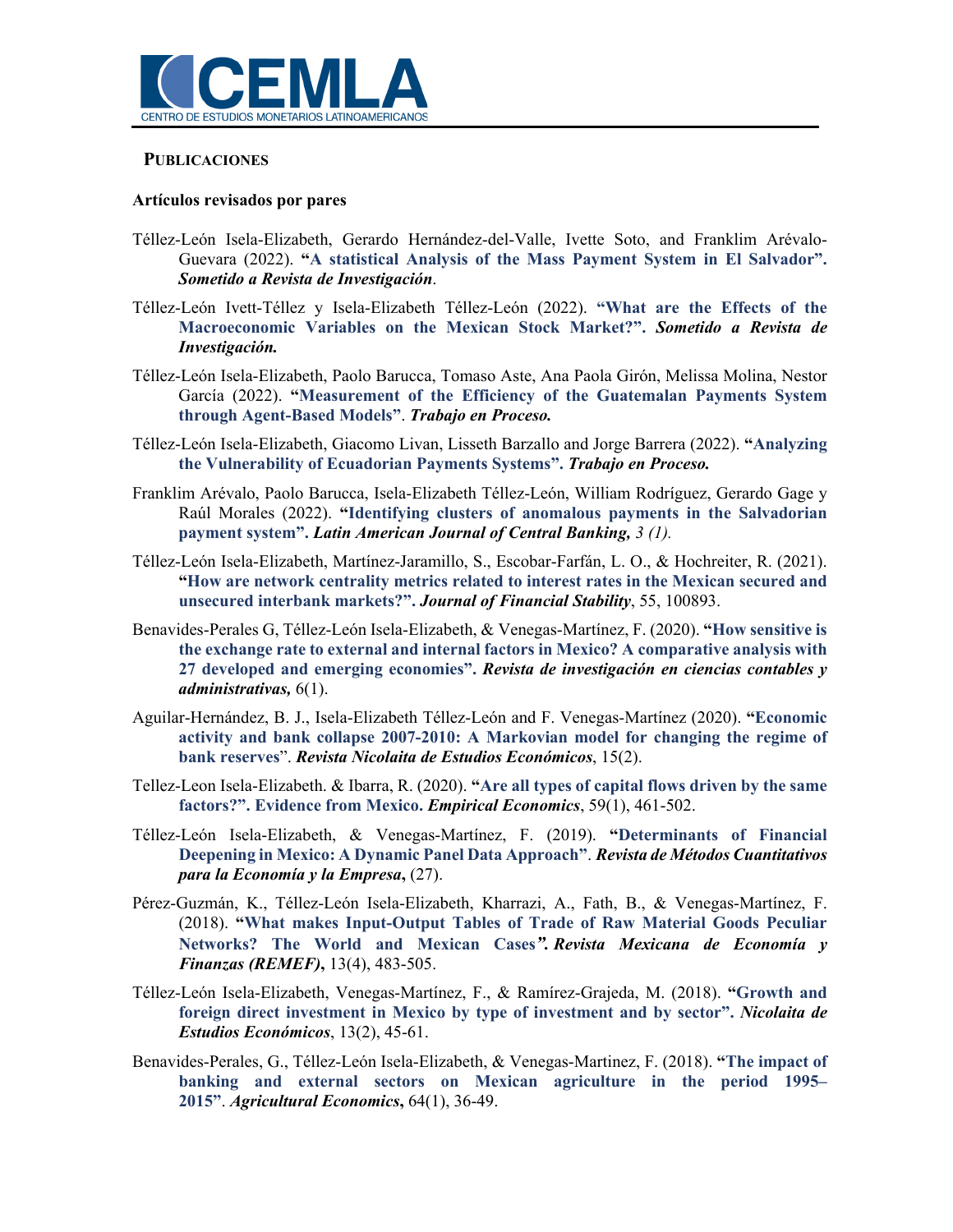

- Téllez-Leon Isela-Elizabeth & Venegas-Martínez, F. (2018). **"Impact of Foreign Direct Investment in the Mexican GDP by Origin Country and Destination State".** *Panorama Económico***,** 13(26), 33-33.
- Téllez-Leon Isela-Elizabeth, Martínez, F. V., & Grajeda, M. R. (2018). **"Impact of the Collection, Credit and Access to Financial Services in Economic Activity in Mexico: Dynamic Panel by Federal Entities and Economic Sectors".** *Estocástica: FINANZAS Y RIESGO*, 8(2), 109- 148.
- Covarrubias-Sánchez, C. I., Téllez-León Isela-Elizabeth & Venegas-Martínez, F. (2018). **"Portfolios of the Mexican Stock Market that Minimize a Coherent Measure of Risk Subject to Restrictions of Expected Returns and Short Sales".** *ESECONOMÍA*.
- Téllez-Leon, Isela-Elizabeth & Francisco Venegas-Martínez (2016). **"Consumption and Portfolio Decisions with Recursive Stochastic Differential Utility (UDRE): Alternative Models",** *Revista EconoQuantum*, 13(2).
- Tellez-León Isela-Elizabeth, et al. (2015). **"Effects of Volatility of the Exchange Rate on Inflation Expectations and Growth Prospects in Mexico (2002-2014)".** *Ensayos Revista de Economía*, 34(2), 63-78. B
- Tellez-León Isela-Elizabeth, et al. (2015). **"Transfer of the Reference Rate for Lending and Deposit Rates: The Case of Mexico, 1995-20131"**. *Journal of Applied Economic Sciences*, 10(7), 37. ISSN: 2393-5162
- Tellez-Leon Isela-Elizabeth, et al. (2015). **"Transmission of Volatility of Exchange Rate to Inflation Expectations and Prospects for Growth in Mexico"**, *Ensayos Revista de Economía*, Vol. XXXIV, Number 2.
- Tellez-Leon, Isela-Elizabeth & Francisco Venegas-Martínez (2013). **"The Influence of Price Stability and Performance of the Financial System in Economic Growth of Mexico, 1994- 2013".** *Revista Semestre Económico (Universidad de Medellín)*, Vol. 16, Number 34. ISSN: 0120-6346
- Tellez-Leon, Isela-Elizabeth & Francisco Venegas-Martínez (2013). **"Modelling of the Monetary Policy Decisions within a Discrete Framework: The Case of Mexico, 2004-2012".** *Revista: Investigación Económica***,** Abril-Junio, Vol. 72, Número 284 (ESP and ING), pp. 23-55. ISSN: 0185-1667.
- Tellez-Leon, Isela-Elizabeth & Francisco Venegas-Martínez (2013). **"Principal Determinants in the Monetary Policy Decisions of Mexico: An Econometric Analysis**". *Estudios Económicos (Revista-COLMEX)***,** Enero-Junio, Vol. 28, Issue 1, p. 79-108. ISSN: 0188-6916.
- Téllez-Leon, Isela-Elizabeth & Francisco Venegas (2013). **"Has the Dynamics of the Balance of Payments really been a restriction for Economic Growth in Mexico? - Part I".** *". Revista Mexicana de Economía y Finanzas (REMEF),* Vol. 8, Number 2, Julio-Diciembre 2013. ISSN: 1665-5346.
- Téllez León Isela-Elizabeth, and Francisco Venegas Martínez. **"Has the Dynamics of the Balance of Payments really been a restriction for Economic Growth in Mexico? - Part II".** *Revista Mexicana de Economía y Finanzas (REMEF),* Vol. 9, Número 1, 2014.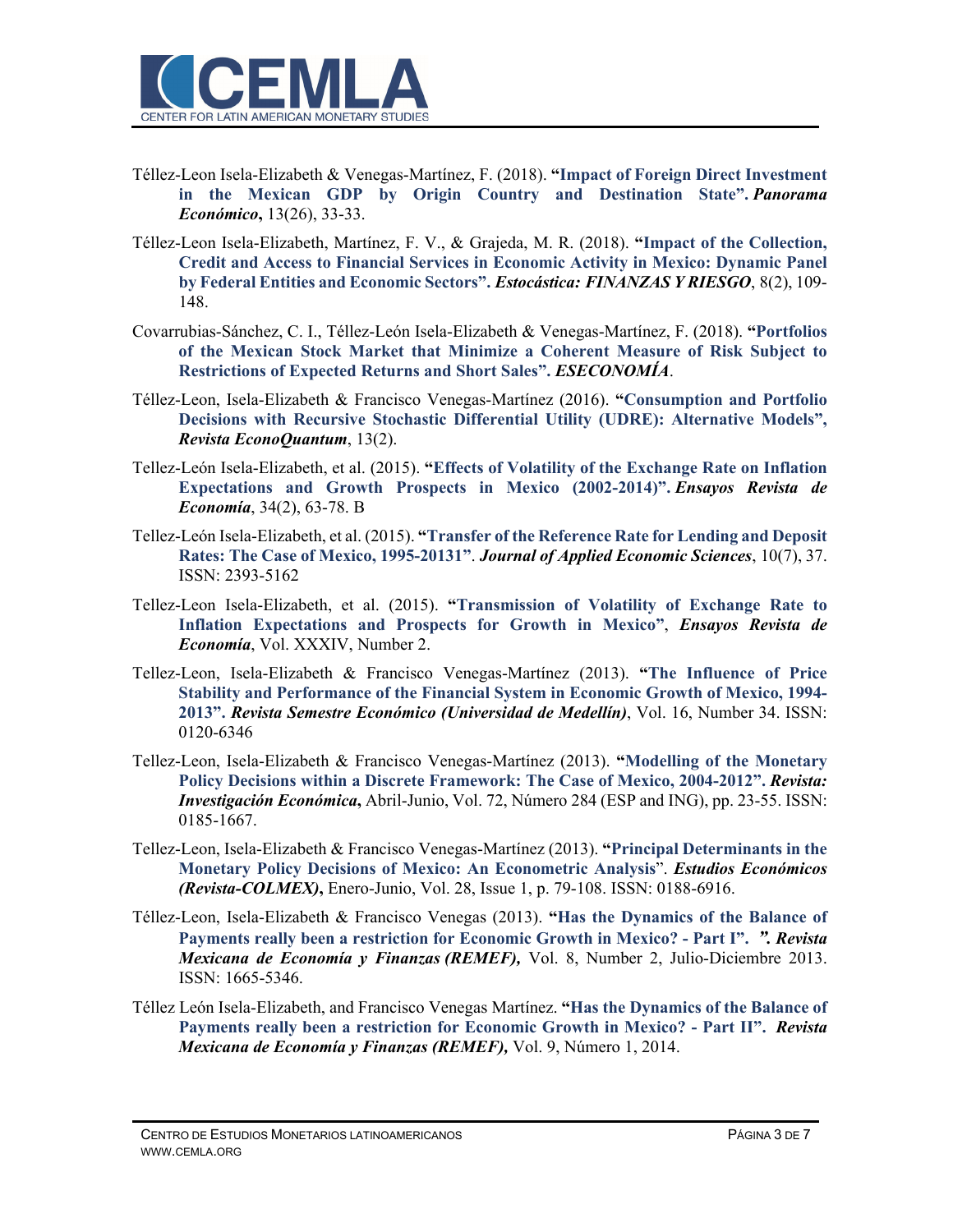

- Tellez-Leon Isela-Elizabeth, et al. (2011). **"Inflation Volatility and Growth in a Small Open Economy Stochastic: A Mixed Jump-Diffusion Approach".** *Economía: Teoría y práctica*, Julio-Diciembre, 35, p. 131-156. ISSN: 0188-8250.
- Téllez-Leon, Isela-Elizabeth & Francisco Venegas-Martínez (2011). **"Exchange Rate Effects on Consumption and Portfolio Decisions: A Stochastic Monetarist Approach",** *Economía y Sociedad***,** Vol. 17, Número 27, Enero-Junio. ISSN: 1870-414X.
- Téllez-Leon, Isela-Elizabeth (2010), **"Is the nominal exchange rate predictable in the long term through its monetary fundamentals? the evidence for Mexico 1995-2008"**, *ECORFAN Scientific Journal.* Vol. 1 No. 2, Septiembre-Diciembre, p. 25-44. ISSN: 2007-1582.
- Téllez-Leon, Isela-Elizabeth (2007). **"The Influence of Shorts on the Exchange Rate, Macroeconomic Stability and Sustained Economic Growth"**. *Tiempo Económico,* UAM.

#### **Capítulos de libros**

- **"Challenges for Sustainable Economic Growth in Mexico: Implications of the Paradox of Abundance, Climate Change, the Energy Transition and the Diversification of Exports**" (con Pérez-Guzmán), *Global Perspectives for the Energy Transition of Mexico: Challenges of Governance and Sustainability.* ISBN 978-607-8485-46-8. Diciembre 2019.
- "**System Dynamics: A Stock Index Model applied to the Mexican Case",** (con Gilberto Anzaldo San Vicente, Guillermo Benavides Perales)*. Recent Topics in Time Series and Finance: Theory and Applications in Emerging Markets.* Universidad de Guadalajara, Mayo 2018.
- **"The impact of macroeconomic news on the volatility of the intraday exchange rate",** *Risk Management Vol. VIII*. Editado por la Universidad Autónoma Metropolitana-Azcapotzalco, 2018.
- **"The Taylor rule and monetary policy in Mexico"**, *Risk Management Vol. IV*, Libro elaborado por el Grupo de Investigación de Mercados e Instituciones Financieras, División de Ciencias Sociales y Humanidades de la UAM-Azc. 2016.
- **"The Inflation Risk Premium in Mexico: Alternative Methods"**, *Advances in Financial Economics and Economic Development: Analytical Models and Quantitative Studies.* Universidad de Guadalajara, 2015.

#### **ACTIVIDADES DE INVESTIGACIÓN Y MEMBRESÍA**

- Miembro del Sistema Nacional de Investigadores (SNI) de México, Nivel I
- Co-Editor Latin American Journal of Central Banking (CEMLA).
- Editorial Committee Member of the Journal: Finance and Economic Policy.
- Member of the Mexican Mathematical Society, Section MAFEMAR.
- Expert reviewer in the Journal of Financial Stability.
- Expert reviewer in IIASA Magazine Options, winter 19/20.
- Referee in the Latin American Journal of Central Banking (CEMLA).
- Referee in the Empirical Economics (Journal of the Institute for Advanced Studies, Vienna).
- Referee in the Mexican Journal of Economics and Finance (REMEF).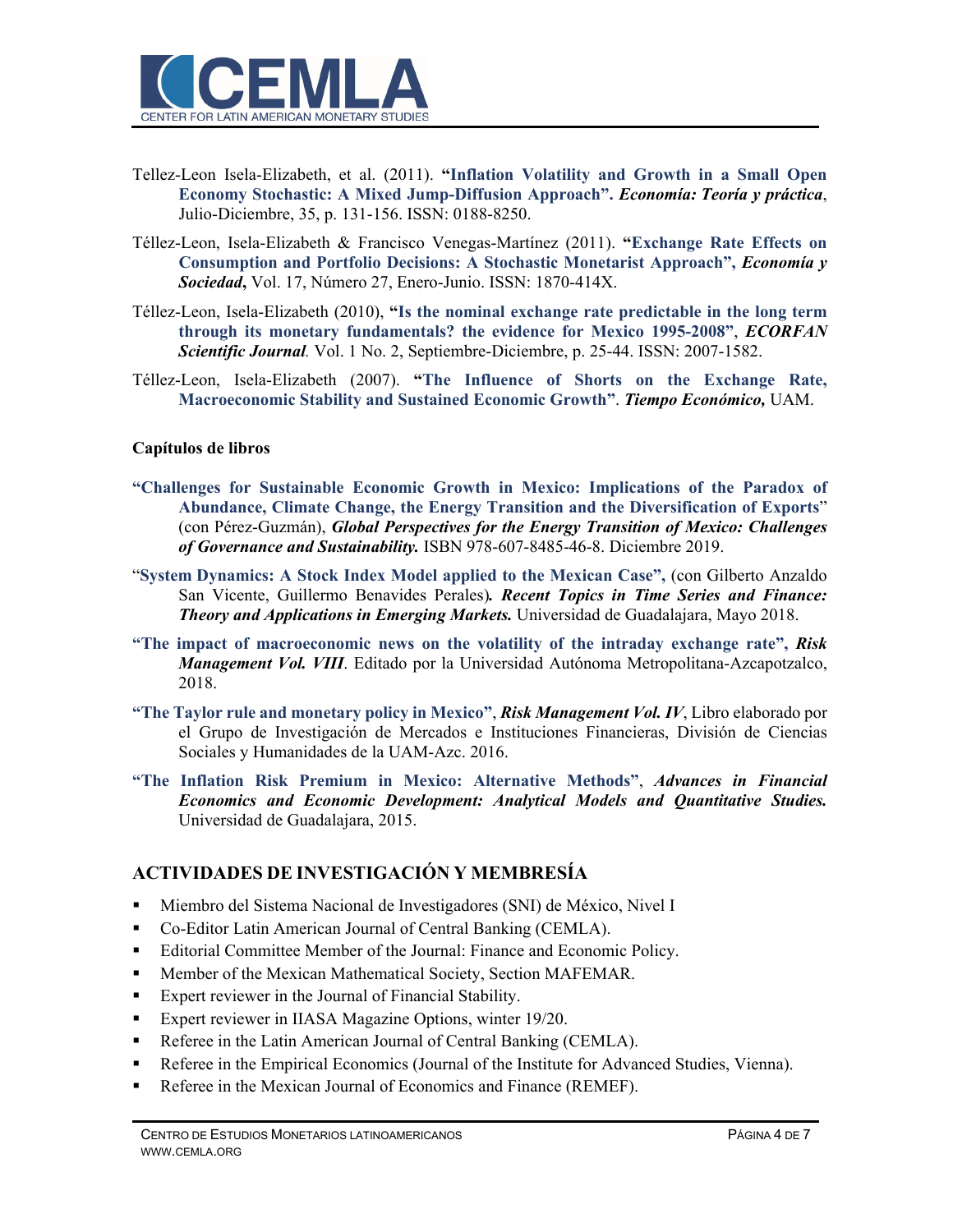

- Referee in PANORAMA ECONÓMICO (IPN).
- Referee in ESECONOMÍA (IPN).
- Referee in ECONOQUANTUM (UDG).
- Referee in Stochastics: Finance and Risk (UAM Journal).
- Referee in Economics: Theory and Practice (UAM Journal).
- Referee in the Economic Research Journal (UNAM).
- Referee in the Economic Studies Journal (COLMEX).
- Referee in the Journal: Economy and Society (FEVaQ).
- Referee in the ECORFAN Scientific Journal (University of London).

## **EXPERIENCIA EN ENSEÑANZA**

Modelos Económetricos, *Instituto Politécnico Nacional, México* Econometría Financiera**,** *Instituto Politécnico Nacional, México*  Macroeconomía Intermedia*, Instituto Politécnico Nacional, México*  Economía Abierta: Macroeconomía*, Instituto Politécnico Nacional, México* 

## **SELECCIONADOS CURSOS, TALLERES, SEMINARIOS, CONGRESOS**

**"Diplomado en Data Science and Machine Learning Applied to Financial Markets"**  *ITAM - Instituto Tecnológico Autónomo de México, 2022*

- **"Behave Summer School on Agent-Based Modelling for Social Scientists", it was organised"**  *Programa ESLS en Sociología Económica y Estudios Laborales, el Behave Lab (Universidad de Milán) y GECS - Grupo de Investigación en Sociología Experimental y Computacional. Universidad de Brescia*, 09.2018
- **"Oxford Summer School in Economic Networks"**

*Instituto Matemático y el Instituto de Nuevo Pensamiento Económico*. *University of Oxford, 06.2018*  **"1st PIER Workshop on Quantitative Analysis Tools for Macroeconomic Policy"** 

*Universidad de Pensilvani*a, 05.2015

**"Quantitative Models of Financial Crisis and Macroprudential Policy"**  *Banco de México, 10.2016* 

#### **SELECCIONADAS PRESENTACIONES EN CONGRESOS Y SEMINARIOS**

Ponente en conferencias de CEMLA, desde abril de 2021 al presente.

Conferencia en el Banco Central de Brasil, Which Network Measures explain the Interest Rate Spread in the Mexican Secured and Unsecured Interbank Markets?. Co-autor presentó, 2019.

Ponente en Seminarios de Investigación en RISK, Machine Learning, grupo IIASA-CHS, grupo IIASA-OCDE, durante 2017-2019, en International Institute for Applied System Analysis.

Ponente en el Seminario de Investigación de EPP, International Institute for Applied System Analysis, 2017.

Ponente en Seminario de Investigación en: Banco Central de México, Universidad de Viena, IIASA, Universidad Iberoamericana, y en el Centro de Investigación y Docencia Económicas (CIDE). Con el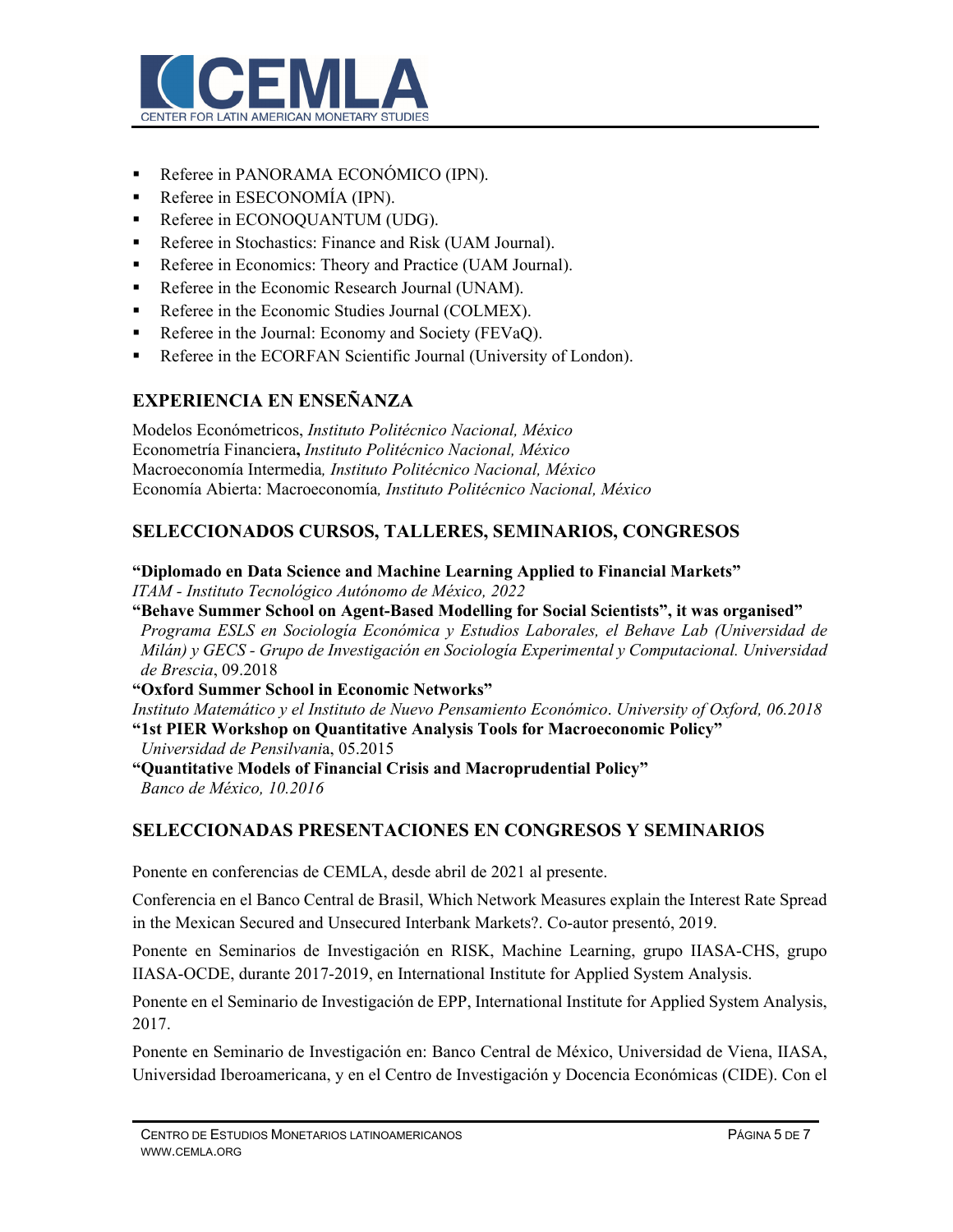

tema: ¿Todos los tipos de flujos de capital están impulsados por los mismos factores? Evidencia de México, mayo de 2017, octubre y noviembre de 2018, México y Austria.

Ponente en el 4to. Congreso de Investigación Financiera IMEF con el tema: Análisis del Efecto de Diferentes Tipos de Inversión Extranjera Directa en el Crecimiento Económico Mexicano entre 1999 y 2013, realizado el 28 y 29 de agosto de 2014, Universidad de las Américas Puebla, UDLAP.

Ponente en el 2do. Congreso de Investigación Financiera IMEF con el tema: Contenido predictivo de las variables macroeconómicas y financieras para las decisiones de política monetaria en México, realizado el 30 de agosto de 2012, en el Tecnológico de Monterrey, Campus Querétaro.

Ponente en el 2do. Congreso de Investigación Financiera IMEF con el tema: Efectos de los anuncios macroeconómicos sobre la volatilidad del tipo de cambio en tiempo real, realizado el 30 de agosto de 2012, en el Tecnológico de Monterrey, Campus Querétaro.

Ponente en el 2do. Congreso de Investigación Financiera IMEF con el tema: Modelos Probit de las decisiones de política monetaria de Banxico y su evaluación en pronóstico-esperanza, realizado el 30 de agosto de 2012, en el Tecnológico de Monterrey, Campus Querétaro.

Ponente en el 4to. Foro de Finanzas, Gestión de Riesgos e Ingeniería Financiera al tema: ¿La política monetaria en México es una regla tipo Taylor? Se llevó a cabo el 22 de septiembre de 2011, organizado por la Universidad Autónoma Metropolitana -Azcapotzalco.

Ponente en el XLIII Congreso de la Sociedad Matemática Mexicana MAFEMAR en la sección 2010 con el tema: Consumo y Decisiones de Cartera bajo Incertidumbre en Tiempo Finito, realizado el 3 de noviembre de 2010, en Tuxtla Gutiérrez.

Ponente en el 3er. Semana de Crecimiento, Comercio y Desarrollo Económico: Teoría y Evidencia sobre el tema: Volatilidad de la Inflación y Crecimiento en una Pequeña Economía Estocástica Abierta con Sector Financiero, realizada el 2 de septiembre de 2010, en la Sección de Postgrado del Instituto Politécnico Nacional.

Ponente en el 1er. Congreso ECORFAN con el tema: ¿Es el Tipo de Cambio Nominal Predecible en el Largo Plazo a través de los Fundamentos Monetarios? La prueba de México 1995-2008, se llevó a cabo el 24 de noviembre de 2009, en la Universidad de Londres.

## **PREMIOS Y BECAS**

*Premio Lázaro Cárdenas 2012*. Distinción otorgada por el Presidente de la República Mexicana y el Director del IPN. Reconocimiento al excelente desempeño académico (promedio general 10 de 10), en el Doctorado en Ciencias Económicas, IPN.

*Carta de felicitación* del Dr. Enrique Cabrero Mendoza, Director General del CIDE, 2008. Reconocimiento por ser la mejor alumna de la Maestría en Economía en el tercer trimestre, con un promedio de 9.6 sobre 10.

*Beca Conacyt* en Maestría en Economía, CONACYT, 07.2007-06.2009

*Premio al Mérito Universitario de la UAM-Azcapotzalco*, Distinción otorgada por ser la mejor alumna de la Licenciatura en Economía, 2007